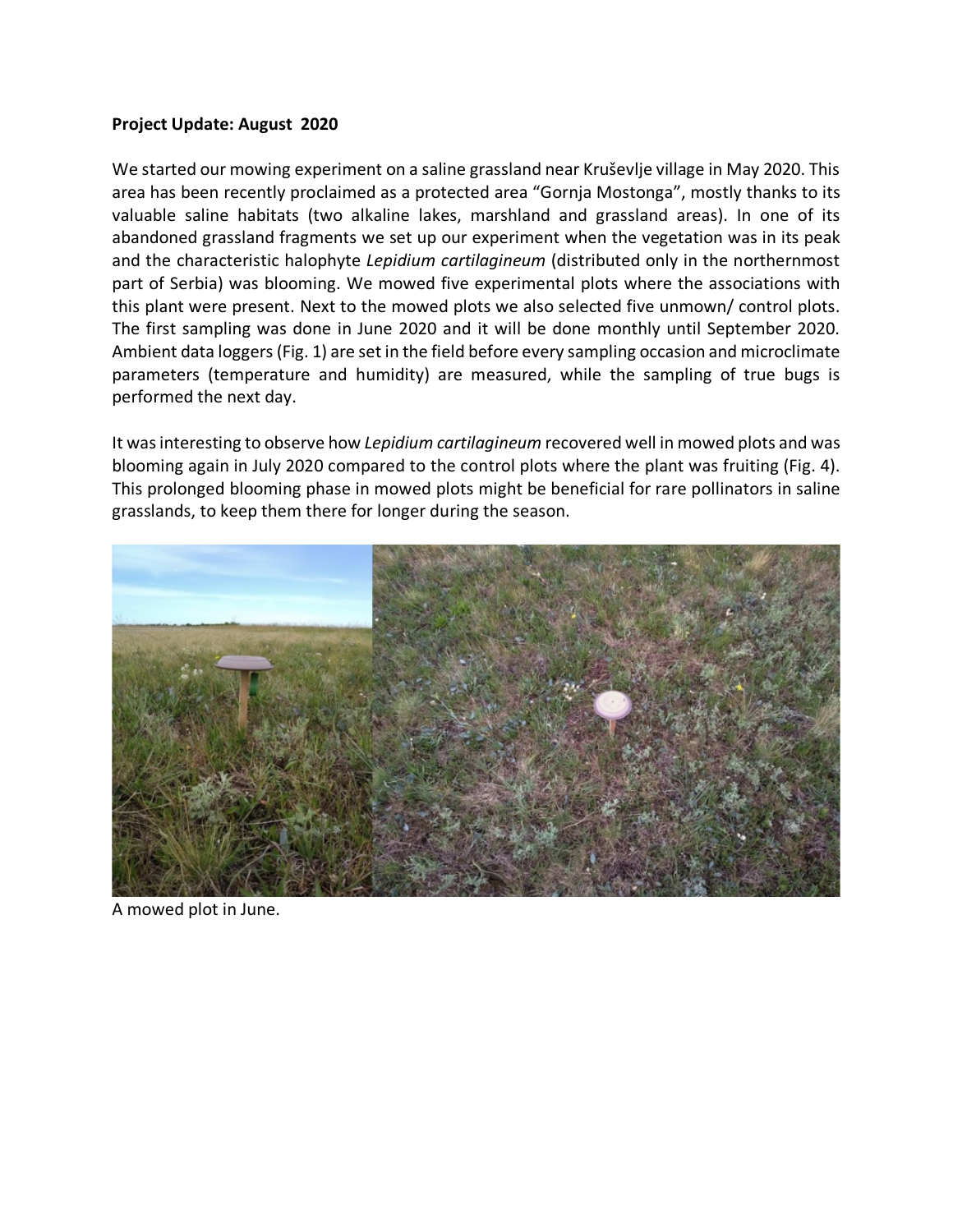

An unmowed plot in June.



The experimental area in July with a mowed plot on the left and a control plot on the right.